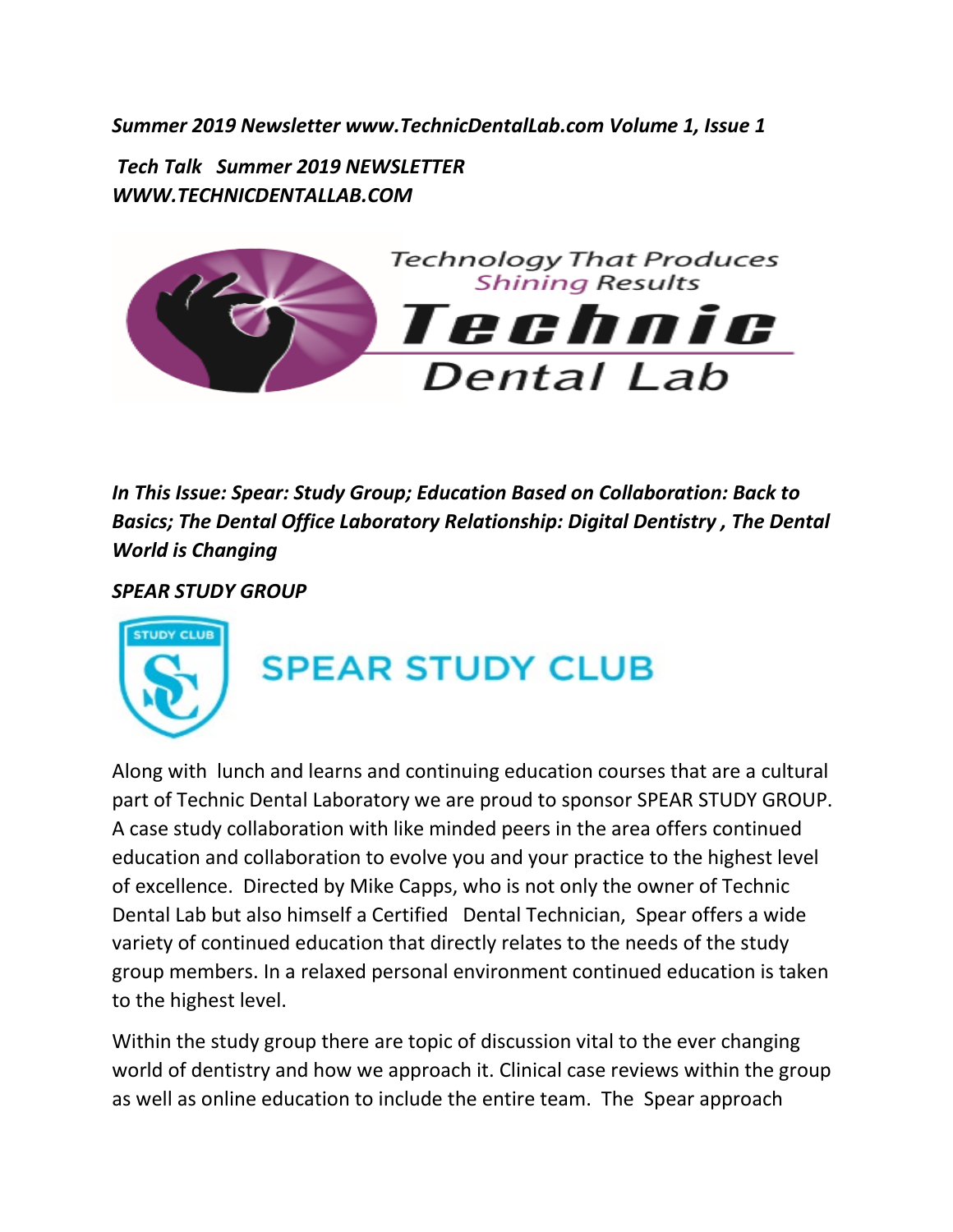includes a video support library that can be used by its members to provide office training and support bringing your practice to a level of teamwork and excellence that will be sure to spell success.

Spear Members meet on the third Thursday of the month at Technic Dental Lab in the comfort of our education room. It allows for relationships of trust and support for each member as well as a resource for the member's team.

There is limited membership making this the group of elite. If you are interested in becoming a member of The Technic Dental Lab Spear Study Group or in need of further information please call (708) 479- 1212 . The next session enrollment is starting now! We look forward to having you be a part of our Study Club!

## *BACK TO BASICS*

Just as the patient/ doctor relationship is important, so is the relationship you have with your dental laboratory. The communication and collaboration directly reflect the success of reaching the optimal oral health with the esthetic detail desired today.

Dentistry is complex and the advancements in technology, materials, and cement have enhanced the collaboration of the dentist and the dental



There is a lot that goes into a healthy smile. Open communication is essential. Technic Dental Lab believes in the partnership and support with the dental office . Our technicians are always welcoming to collaboration with the doctor on the basic restorations to the more complex , after all each situation is individual to the patient's oral health.

Technic Dental Lab takes pride in the communication and collaboration with the doctor and team to achieve the best quality results possible for each and every patient. This level of customer service does not stop with a phone conversation. Our team is ready to provide on site assistance as well as educational courses to

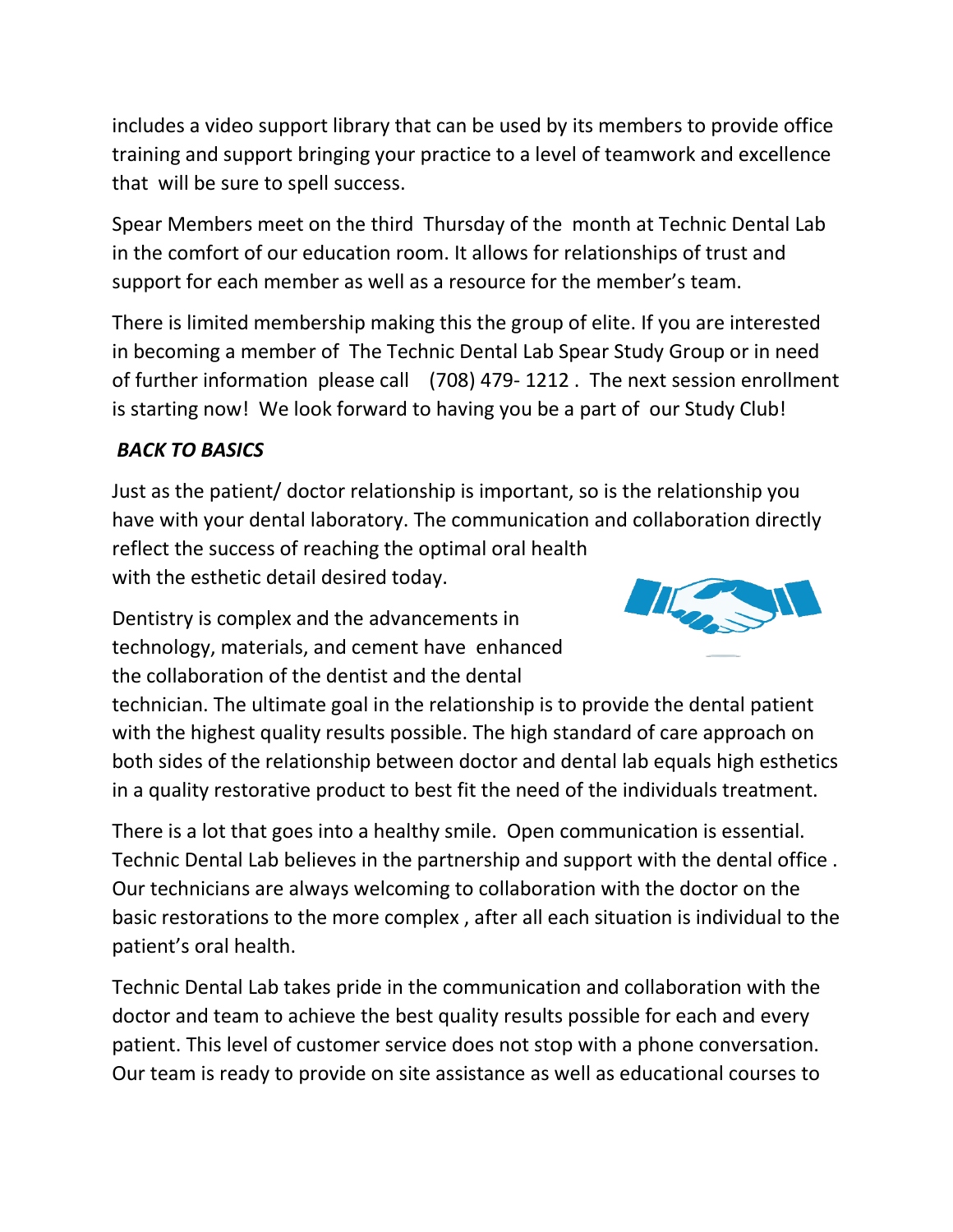aid the entire team. To be a part of the of the dental support we can provide call (708) 479-1212 and see how we can assist your office today!



## **Digital Impression Systems**

## *DIGITAL DENTISTRY*

The field of dentistry is drastically changing as "Digital Dentistry" has made swift changes to the aspect of patient care and the doctor lab relationship. The movement began as simple as digital xray and evolved to digital restoration.

The benefits to this advancement have proven positive results on patient care. The use of intraoral scanners in the dental office enhances the patient experience as there is no longer the need of physical impressions with traditional materials. Reduced chair time, higher case acceptance, and a higher accuracy in results are all benefits contributing to the patient experience provided. The digital age of dentistry has opened new doors to efficiencies as well as advanced resolution in treatment planning.

The doctor laboratory relationship is crucial in the digital age. It is encouraged that there is open dialogue to form continuous success and improving results . The laboratory can receive a digital file within moments and play a drastic role in the design and material choice for optimal results.

Technic Dental Lab is ready to assist you in all aspects of the digital revolution. Our technicians are highly trained and continue to advance as does the world of dentistry. As advancements of software, materials, and design continue the team at Technic Dental Lab stays educated and prepared to be a support system to the